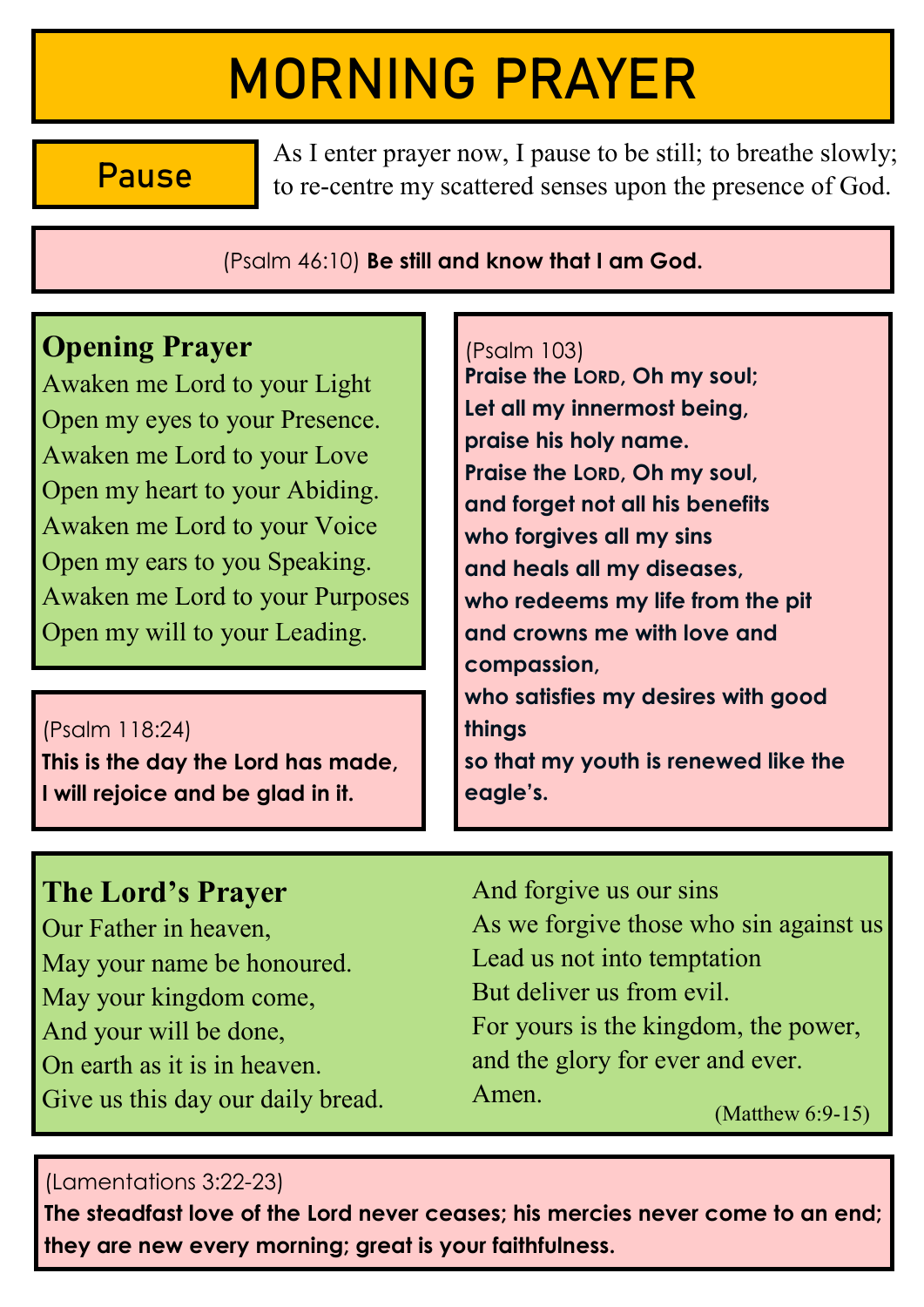# Preparation

We prepare ourselves for the day ahead, 'praying in' the scriptures below...

### (James 4:6-7)

**God opposes the proud but shows favour to the humble.** 

*Submit* **yourselves to God...** 

*Resist* **the devil, and he will flee from you...**

*Draw* **near to God and he will draw near to you...** 

# **Prayer for Holy Spirit infilling**

Dear Lord. Please come and cleanse me from all sin, Heal me from all hurt and dis-ease. And fill me with your Holy Spirit. Come Lord Jesus, Come Lord Jesus, Pour out your Spirit I pray. Come Lord Jesus, Come Lord Jesus, Pour out your Spirit on me today.

### (Romans 15:13)

**May the God of hope fill you with all joy and peace as you trust in him, so that you may overflow with hope by the power of the Holy Spirit.** 

# **Prayer for grace**

Lord God, Almighty and Everlasting Father, Thank you for bringing us safely into this new day; Preserve us by Your mighty power, that we may not be drawn into sin, or overcome by any adversity; and in all we do, direct us to the fulfilling of Your purposes; through Jesus Christ our Lord. Amen.

(Galatians 5:22-23) **The fruit of the Spirit is LOVE, JOY, PEACE, PATIENCE, KINDNESS, GOODNESS, FAITHFULNESS, GENTLENESS and SELF-CONTROL** 

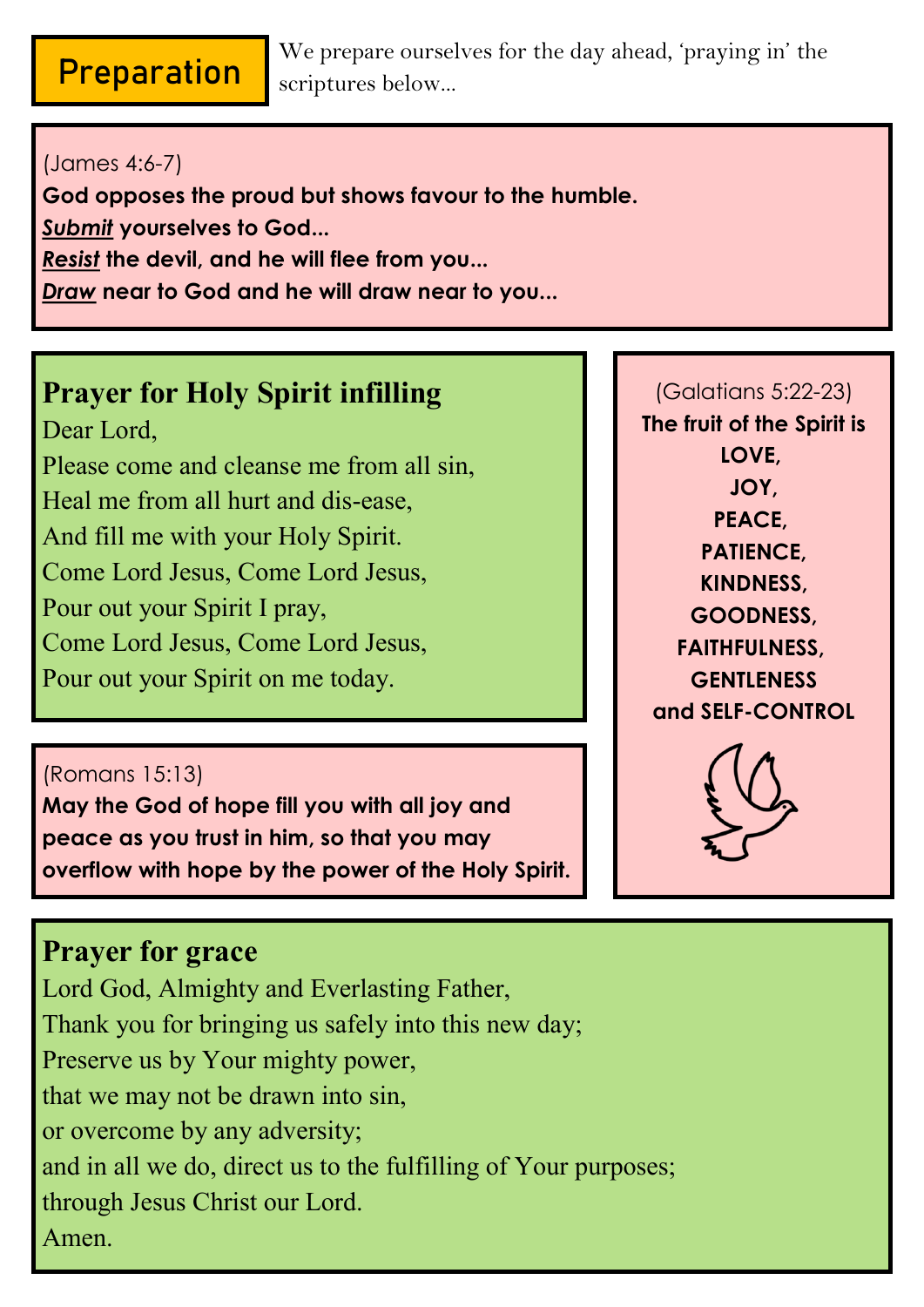### (Psalm 62:5-8)

My soul finds rest in God; My hope comes from him. He is my rock and my salvation, he is my fortress: I shall not be shaken. Trust in him at all times, you people; pour out your heart to him; for God is our refuge.

# Intercessions

Before interceding for others take time now to lift your coming day to the Lord handing any worries or concerns over to him

## Our families and loved ones

Pause to lift up to God our families, those we love...

Loving Father, we pray that you will protect and provide for those we love, may they know your peace and presence. Holy Spirit please work in those who don't yet know you; Open their eyes, Soften their hearts, that they may turn to you. May those we love, know you as their rock, their deliverer and refuge.  $(Psalm 18:2)$ 

## Those who are ill

Pause to lift up by name individuals who are ill to God....

Merciful God, we entrust to your unfailing love and tender care, those who are ill or in pain. May they know that whenever danger threatens, your everlasting arms are there to hold them and comfort them. Please bring healing, restore them to health and give them new strength.

# Those who are isolated, worried or anxious

Pause to name before God those on your heart who are isolated, worried or anxious...

God of compassion, be close to those we've prayed for, and all who are afraid or in isolation. In their loneliness, be their comfort and encouragement; In their anxiety, be their hope; In their darkness, be their light.